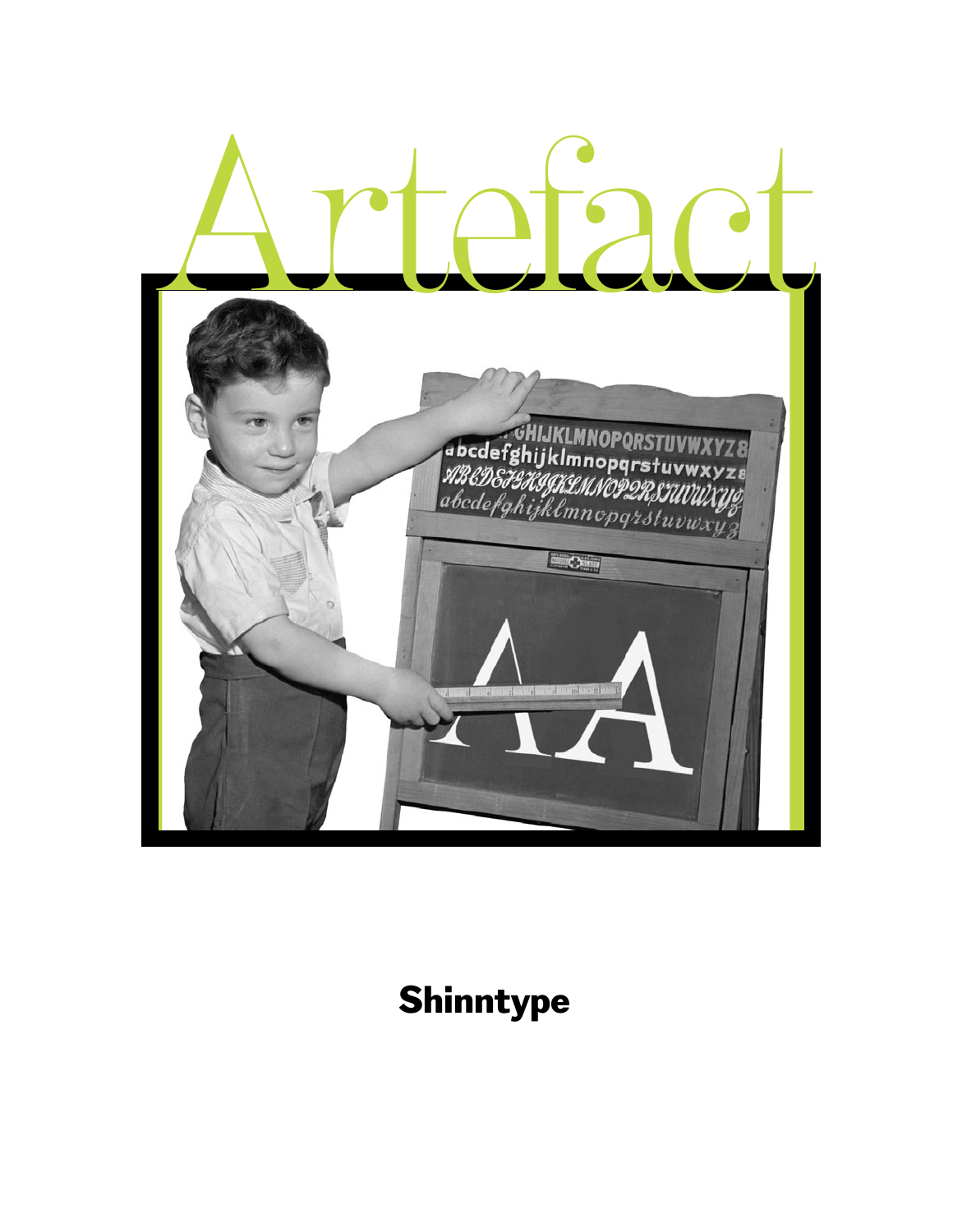

nick@shinntype.com www.shinntype.com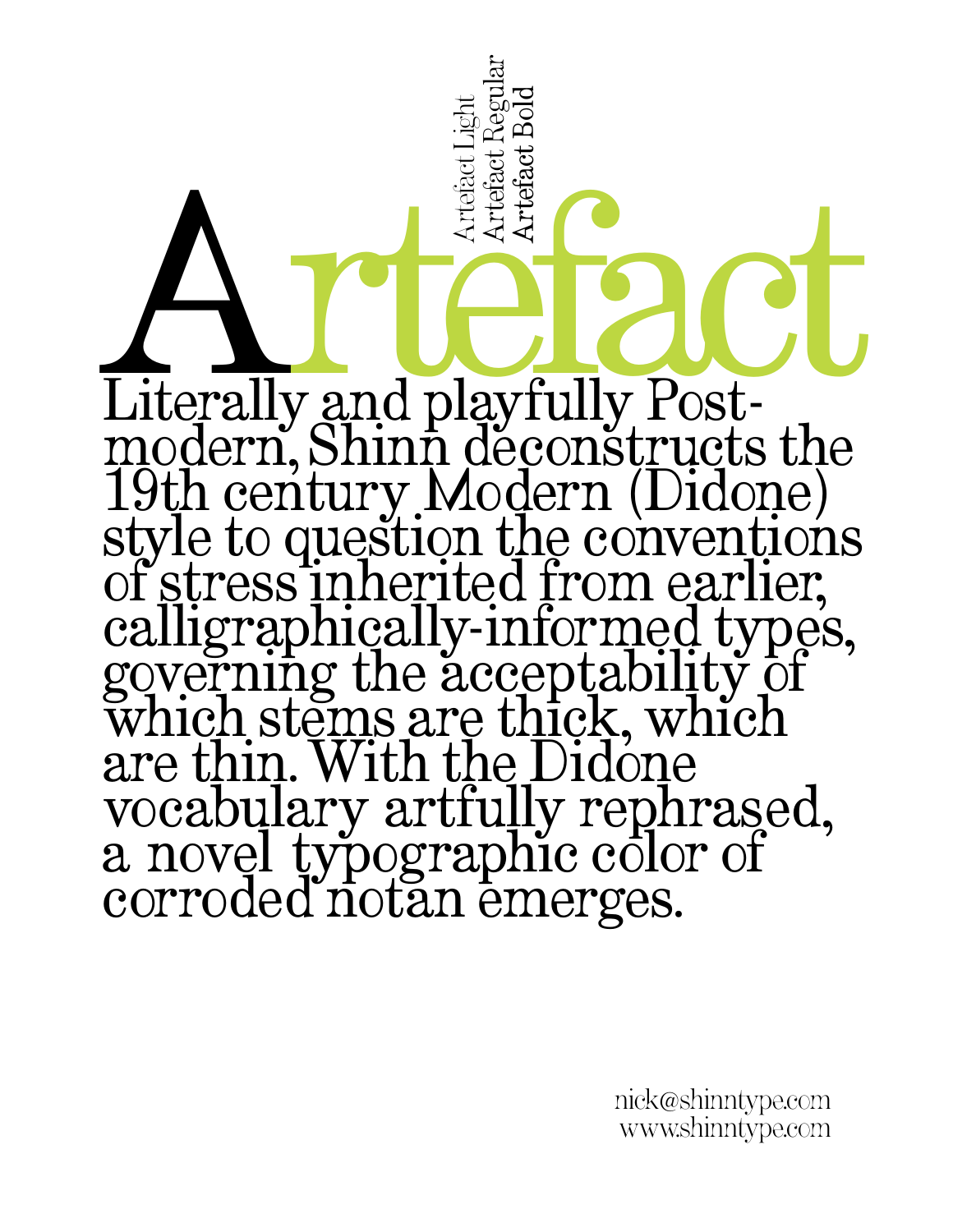Literally and playfully Post-modern, Shinn deconstructs the 19th century Modern (Didone) style to question the conventions of stress inherited from earlier, calligraphically-informed types, governing the acceptability of which stems are thick, which thin. With the Didone vocabulary artfully rephrased, a novel typographic colour of corroded notan emerges. Literally and playfully Post-modern, Shinn deconstructs the 19th century Modern (Didone) style to question the conventions of stress inherited from earlier, calligraphically-informed types, governing the acceptability of which stems are thick, which thin. With the Didone vocabulary artfully rephrased, a novel typographic colour of corroded notan emerges. Literally and playfully Post-modern, Shinn deconstructs the 19th century Modern (Didone) style to question the conventions of stress inherited from earlier, calligraphically-informed types, governing the acceptability of which stems are thick, which thin. With the Didone vocabulary artfully rephrased, a novel typographic colour of corroded notan emerges. Literally and playfully Post-modern, Shinn deconstructs the 19th century Modern (Didone) style to question the conventions of stress inherited from earlier, calligraphically-informed types, governing the acceptability of which stems are thick, which thin. With the Didone vocabulary artfully rephrased, a novel typographic colour of corroded notan emerges. Literally and playfully Post-modern, Shinn deconstructs the 19th century Modern (Didone) style to question the conventions of stress inherited from earlier, calligraphically-informed types, governing the acceptability of which stems are thick, which thin. With the Didone vocabulary artfully rephrased, a novel typographic colour of corroded notan emerges. Literally and playfully Postmodern, Shinn deconstructs the 19th century Modern (Didone) style to question the conventions of stress inherited from earlier, calligraphicallyinformed types, governing the acceptability of which stems are thick, which thin. With the Didone vocabulary artfully rephrased, a novel typographic colour of corroded notan emerges. Literally and playfully Postmodern, Shinn deconstructs the 19th century Modern (Didone) style to question the conventions of stress inherited from earlier, calligraphicallyinformed types, governing the acceptability of which stems are thick, which thin. With the Didone vocabulary artfully rephrased, a novel typographic

Literally and playfully Post-modern, Shinn deconstructs the 19th century Modern (Didone) style to question the conventions of stress inherited from earlier, calligraphically-informed types, governing the acceptability of which stems are thick, which thin. With the Didone vocabulary artfully rephrased, a novel typographic colour of corroded notan emerges. Literally and playfully Post-modern, Shinn deconstructs the 19th century Modern (Didone) style to question the conventions of stress inherited from earlier, calligraphically-informed types, governing the acceptability of which stems are thick, which thin. With the Didone vocabulary artfully rephrased, a novel typographic colour of corroded notan emerges. Literally and playfully Post-modern, Shinn deconstructs the 19th century Modern (Didone) style to question the conventions of stress inherited from earlier, calligraphically-informed types, governing the acceptability of which stems are thick, which thin. With the Didone vocabulary artfully rephrased, a novel typographic colour of corroded notan emerges. Literally and playfully Post-modern, Shinn deconstructs the 19th century Modern (Didone) style to question the conventions of stress inherited from earlier, calligraphically-informed types, governing the acceptability of which stems are thick, which thin. With the Didone vocabulary artfully rephrased, a novel typographic colour of corroded notan emerges. Literally and playfully Post-modern, Shinn deconstructs the 19th century Modern (Didone) style to question the conventions of stress inherited from earlier, calligraphically-informed types, governing the acceptability of which stems are thick, which thin. With the Didone vocabulary artfully rephrased, a novel typographic colour of corroded notan emerges. Literally and playfully Postmodern, Shinn deconstructs the 19th century Modern (Didone) style to question the conventions of stress inherited from earlier, calligraphicallyinformed types, governing the acceptability of which stems are thick, which thin. With the Didone vocabulary artfully rephrased, a novel typographic colour of corroded notan emerges. Literally and playfully Postmodern, Shinn deconstructs the 19th century Modern (Didone) style to question the conventions of stress inherited from earlier, calligraphicallyinformed types, governing the acceptability of which stems are thick, which thin. With the Didone vocabulary artfully rephrased, a novel typographic

**Literally and playfully Post-modern, Shinn deconstructs the 19th century Modern (Didone) style to question the conventions of stress inherited from earlier, calligraphically-informed types, governing the acceptability of which stems are thick, which thin. With the Didone vocabulary artfully rephrased, a novel typographic colour of corroded notan emerges. Literally and playfully Post-modern, Shinn deconstructs the 19th century Modern (Didone) style to question the conventions of stress inherited from earlier, calligraphically-informed types, governing the acceptability of which stems are thick, which thin. With the Didone vocabulary artfully rephrased, a novel typographic colour of corroded notan emerges. Literally and playfully Post-modern, Shinn deconstructs the 19th century Modern (Didone) style to question the conventions of stress inherited from earlier, calligraphicallyinformed types, governing the acceptability of which stems are thick, which thin. With the Didone vocabulary artfully rephrased, a novel typographic colour of corroded notan emerges. Literally and playfully Post-modern, Shinn deconstructs the 19th century Modern (Didone) style to question the conventions of stress inherited from earlier, calligraphicallyinformed types, governing the acceptability of which stems are thick, which thin. With the Didone vocabulary artfully rephrased, a novel typographic colour of corroded notan emerges. Literally and playfully Post-modern, Shinn deconstructs the 19th century Modern (Didone) style to question the conventions of stress inherited from earlier, calligraphically-informed types, governing the acceptability of which stems are thick, which thin. With the Didone vocabulary artfully rephrased, a novel typographic colour of corroded notan emerges. Literally and playfully Postmodern, Shinn deconstructs the 19th century Modern (Didone) style to question the conventions of stress inherited from earlier, calligraphicallyinformed types, governing the acceptability of which stems are thick, which thin. With the Didone vocabulary artfully rephrased, a novel typographic colour of corroded notan emerges. Literally and playfully Postmodern, Shinn deconstructs the 19th century Modern (Didone) style to question the conventions of stress inherited from earlier, calligraphicallyinformed types, governing the acceptability of which stems are thick, which thin. With the Didone vocabulary artfully rephrased, a novel typographic**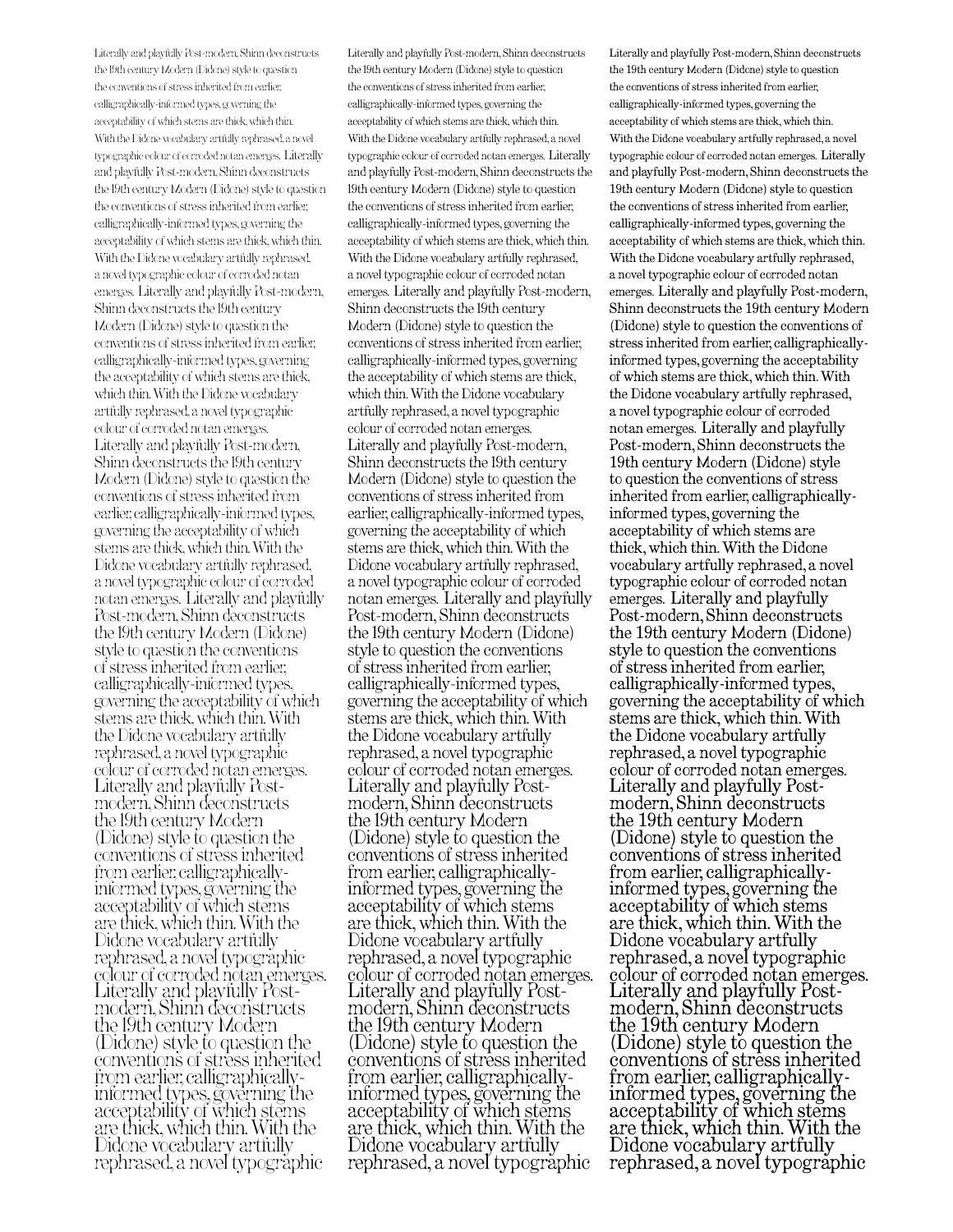THE HISTORY OF THE TOWN is reflected in its monuments

Die Geschichte der Stadt versinnbildlicht sich in ihren Denkmälern

**L'histoire de la ville est symbolisée dans les monuments**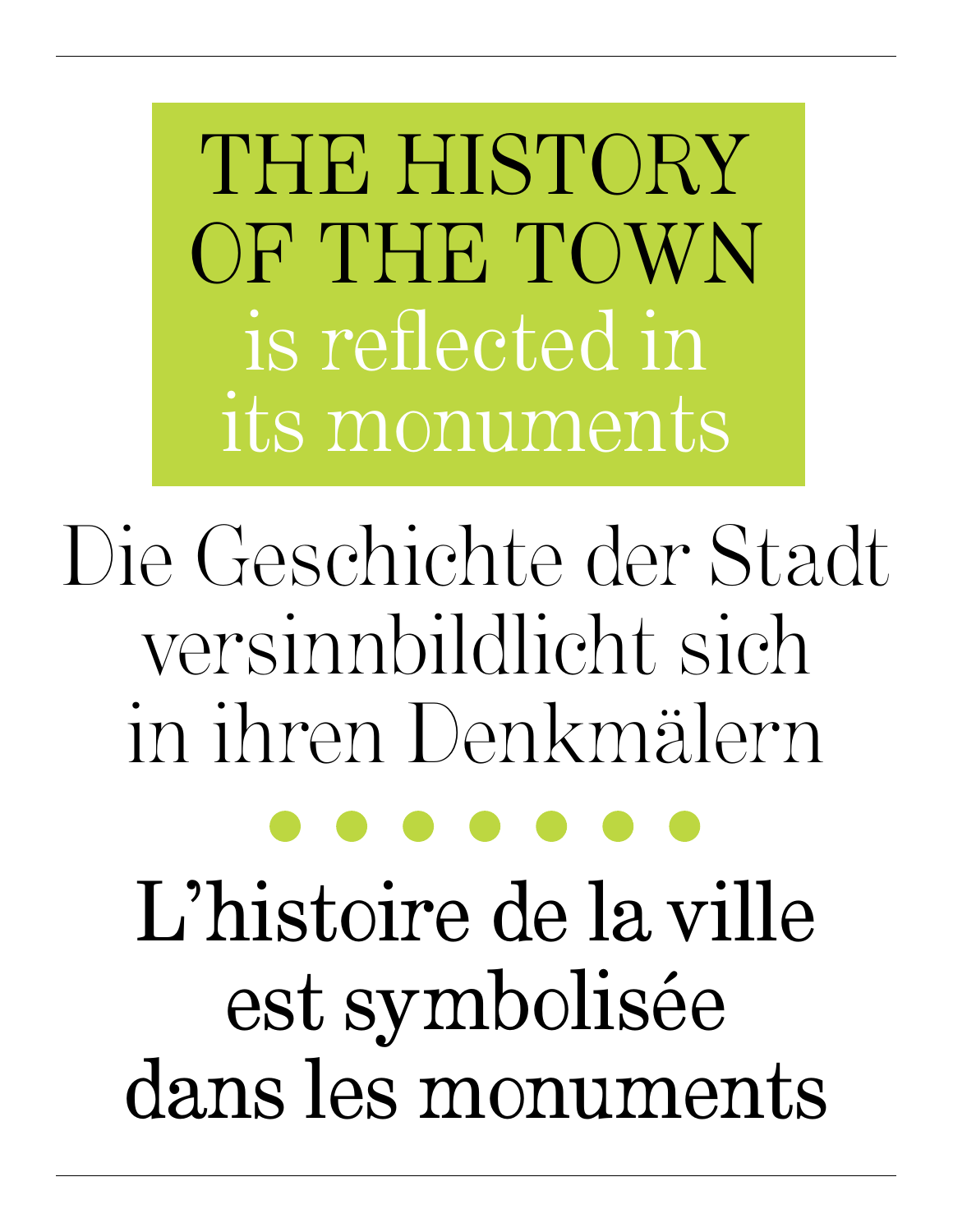#### ARTEFACT LIGHT

# ABCDEFGHI JKLMNOPQR STUVWXYZ abcdefghijklmn opgrstuvwxyz 1234567890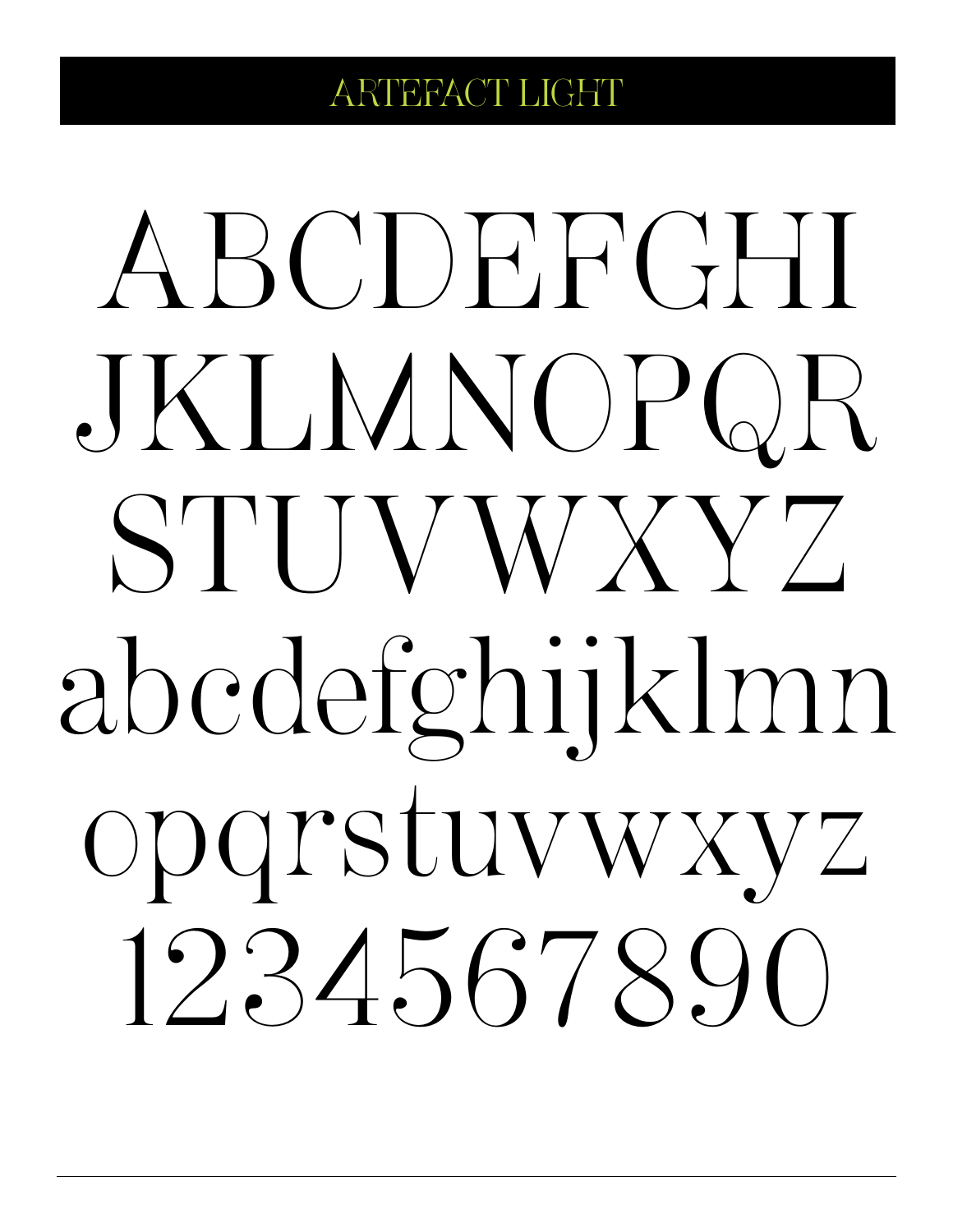RTEFACT REGULAR

# ABCDEFGHI JKLMNOPQR STUVWXYZ abcdefghijklmn opqrstuvwxyz 1234567890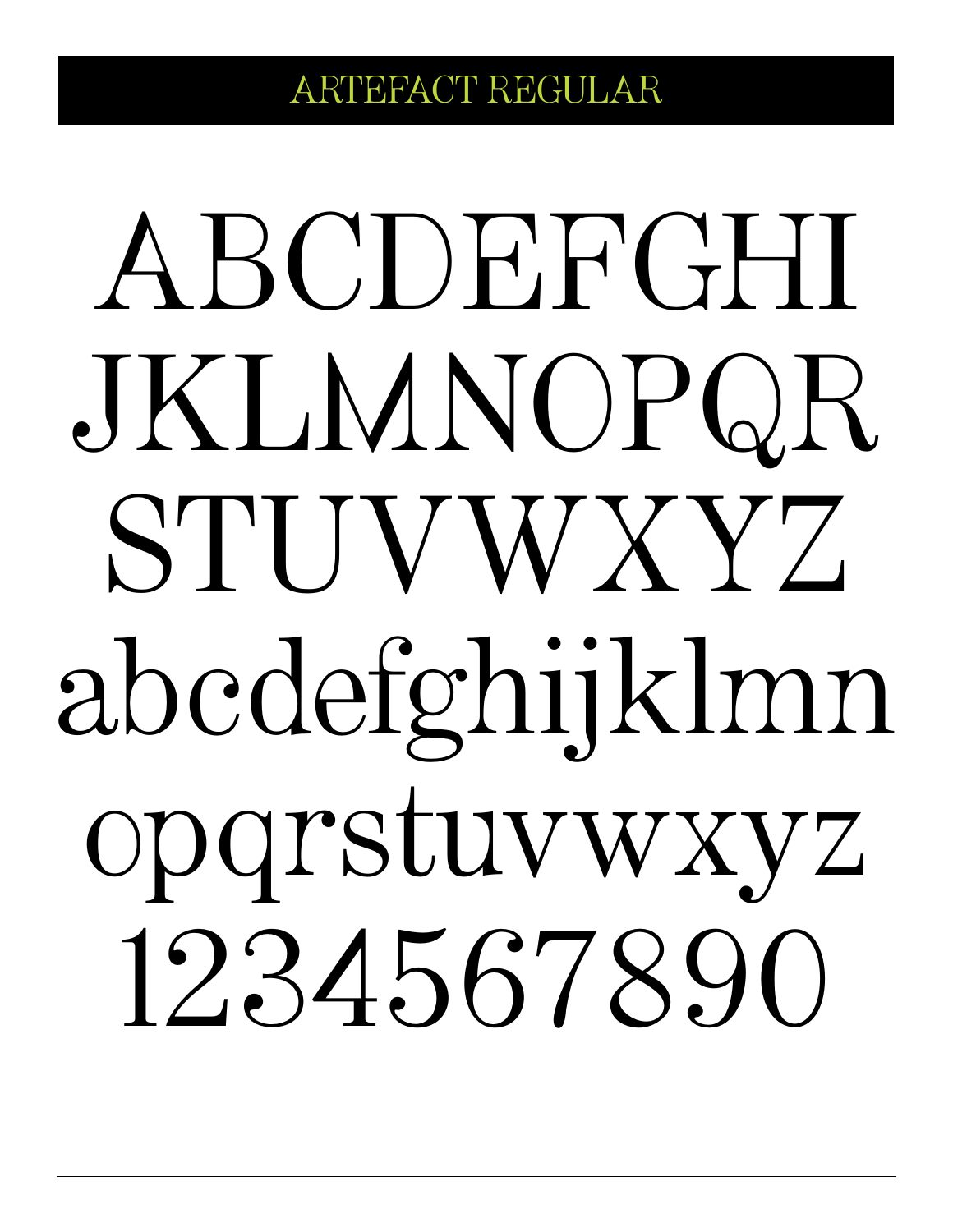**RTEFACT BOLD** 

# ABCDEFGHI JKLMNOPQR STUVWXYZ abcdefghijklmn opqrstuvwxyz 1234567890